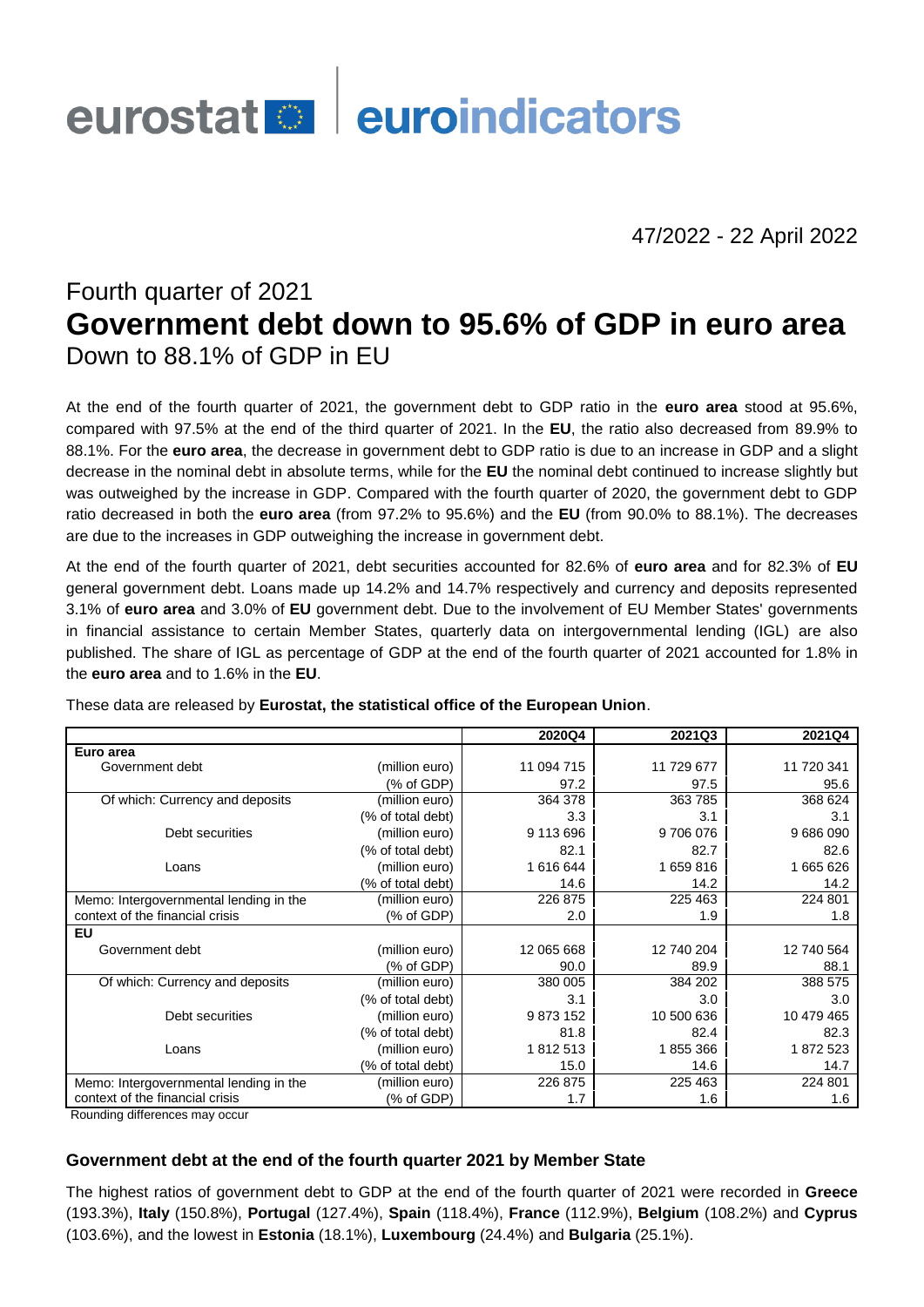

Compared with the third quarter of 2021, seven Member States registered an increase in their debt to GDP ratio at the end of the fourth quarter of 2021, nineteen a decrease, while the ratio remained stable in **Germany**. Increases in the ratio were observed in **Slovakia** (+1.8 percentage points – pp), **Czechia** (+1.5 pp), **Latvia** (+1.3 pp), **Bulgaria** (+0.9 pp), **Romania** (+0.6 pp), **Malta** (+0.4 pp) and **Sweden** (+0.3 pp), while the largest decreases were recorded in **Greece** (-8.3 pp), **Cyprus** (-5.4 pp), **Slovenia** (-5.0 pp) and **Italy** (-3.8 pp).



ec.europa.eu/eurostat

Compared with the fourth quarter of 2020, seven Member States registered an increase in their debt to GDP ratio at the end of the fourth quarter of 2021 and twenty Member States a decrease. Increases in the ratio were recorded in **Czechia** (+4.2 pp), **Malta** (+3.6 pp), **Slovakia** (+3.3 pp), **Romania** (+1.6 pp), **Latvia** (+1.5 pp), **Germany** (+0.6 pp) and **Bulgaria** (+0.4 pp), while the largest decreases were observed in **Greece** (-13.1 pp), **Cyprus** (-11.4 pp), **Portugal** (-7.8 pp), **Croatia** (-7.5 pp), **Denmark** (-5.4 pp) and **Slovenia** (-5.1 pp).

## Changes in government debt to GDP ratio, 2021Q4 compared to 2020Q4, in percentage points



ec.europa.eu/eurostat

ec.europa.eu/eurostat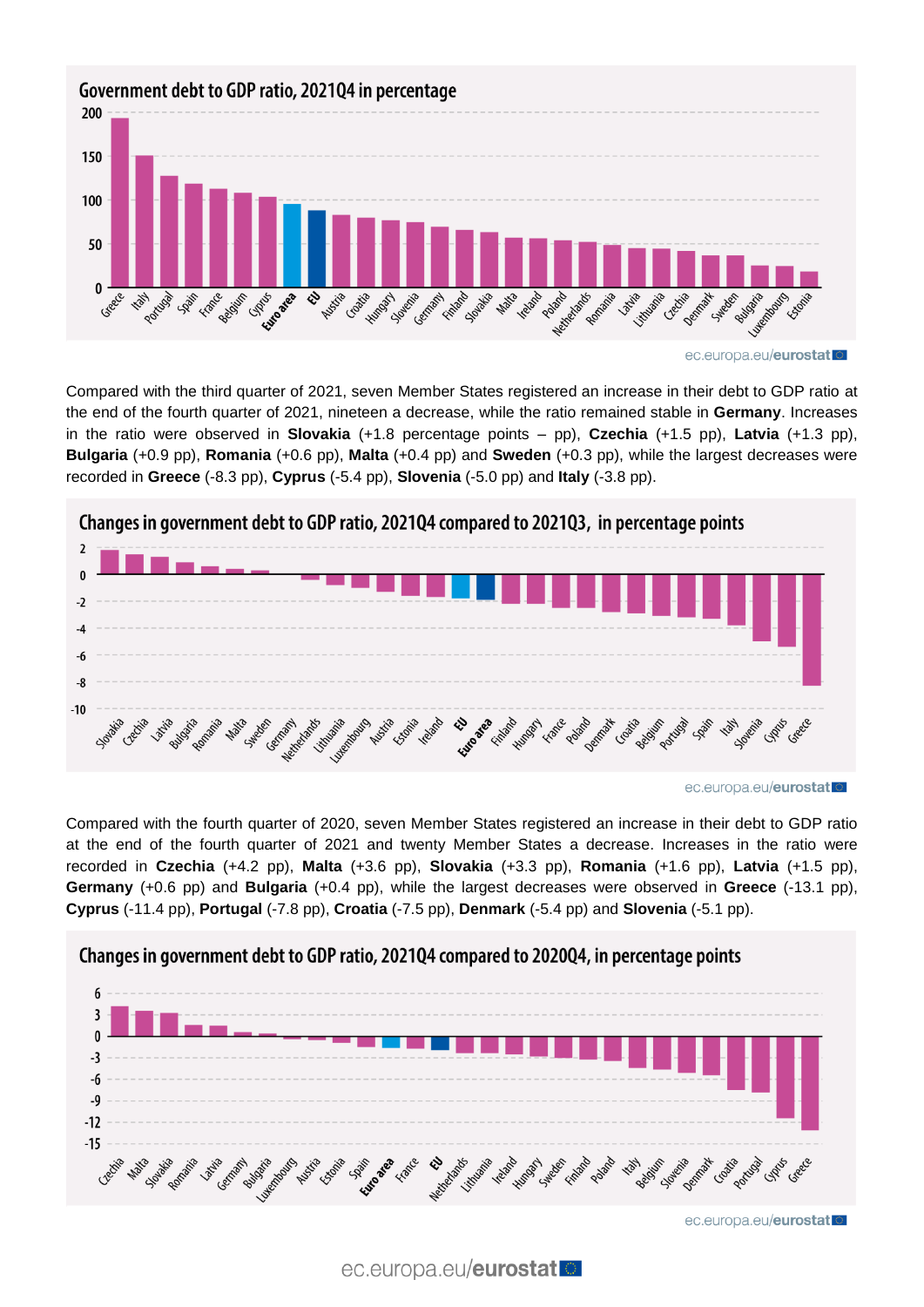#### **Geographical Information**

**Euro area** (EA19): Belgium, Germany, Estonia, Ireland, Greece, Spain, France, Italy, Cyprus, Latvia, Lithuania, Luxembourg, Malta, the Netherlands, Austria, Portugal, Slovenia, Slovakia and Finland.

**European Union** (EU27): Belgium, Bulgaria, Czechia, Denmark, Germany, Estonia, Ireland, Greece, Spain, France, Croatia, Italy, Cyprus, Latvia, Lithuania, Luxembourg, Hungary, Malta, the Netherlands, Austria, Poland, Portugal, Romania, Slovenia, Slovakia, Finland and Sweden.

#### **Methods and definitions**

Quarterly data on government debt are collected from the Member States according to European System of Accounts (ESA 2010), see Annex B, ESA 2010 transmission programme, and refer to the Maastricht debt definition, used in the context of the Excessive Deficit Procedure. Annual Excessive Deficit Procedure data, last notified by Member States in April 2022, are the subject of a thorough verification by Eurostat.

The **general government debt** is defined as the consolidated gross debt of the whole general government sector outstanding at the end of the quarter (at face value). General government debt consists of liabilities of general government in the following financial instruments: currency and deposits (AF.2); debt securities (AF.3) and loans (AF.4), as defined in ESA 2010.

The **debt to GDP ratio** is calculated for each quarter using the sum of quarterly GDP for the four last quarters. Quarterly data on GDP are the most recent transmitted by the EU Member States. While quarterly debt figures are consistent with annual debt figures at coinciding publications, differences between quarterly and annual GDP figures occur. For this release, the quarterly GDP for Croatia, France, Poland and the euro and EU aggregates have been adjusted to the annual GDP transmitted in the context of the Excessive Deficit Procedure.

For the purpose of proper consolidation of general government debt and to provide users with information, Eurostat publishes data on **government loans (IGL) to other EU governments** and these loans have been deducted from euro area and EU debt. The concepts and definitions are based on ESA 2010 and on the rules relating to the statistics for the Excessive Deficit Procedure (EDP). The data covered is the stock of loans related to claims on other EU Member States. The valuation basis is the stock of loans at face value outstanding at end of each quarter. From the first quarter of 2011 onwards, the intergovernmental lending figures relate mainly to lending to Greece, Ireland and Portugal and include loans made by the European Financial Stability Facility.

For stock data such as general government debt, end of period exchange rates are used in the compilation of the EU aggregates. For flow data, such as GDP, average exchange rates are used. The EU aggregates, denominated in euro, can fluctuate as a result of exchange rate movements between the euro and other EU currencies.

#### **For more information**

Eurostat ["Statistics Explained"](https://ec.europa.eu/eurostat/statistics-explained/index.php/Government_finance_statistics_-_quarterly_data) article on quarterly government finance statistics Eurosta[t database section](https://ec.europa.eu/eurostat/web/government-finance-statistics/data/database) on quarterly data on government debt by Member State Eurosta[t decision regarding the European Financial Stability Facility \(EFSF\)](https://ec.europa.eu/eurostat/web/products-press-releases/-/2-27012011-AP) Further data are available in the "Presentation [on integrated government finance statistics"](https://ec.europa.eu/eurostat/statistics-explained/index.php/Integrated_government_finance_statistics_presentation) ESA 2010: [Regulation \(EU\) No 549/2013 on the European system of national and regional accounts](https://eur-lex.europa.eu/legal-content/EN/TXT/?qid=1405675686774&uri=CELEX:32013R0549) in the European Union Most recent government deficit and deb[t News Release](https://ec.europa.eu/eurostat/web/products-euro-indicators/-/2-21012022-ap) Eurostat €-indicator[s release calendar](https://ec.europa.eu/eurostat/news/release-calendar) European Statistic[s Code of Practice](https://ec.europa.eu/eurostat/web/products-catalogues/-/KS-02-18-142)

#### **Eurostat Press Office**

María Guadalupe MORENO CABANILLAS Tel: +352-4301-33 408 [eurostat.pressoffice@ec.europa.eu](mailto:eurostat.pressoffice@ec.europa.eu)

#### **For further information on data**

Mihail ANDREEV Kornelia BEZHANOVA Monika GAPINSKA Yordan YORDANOV Leonor ZUBIMENDI TORAN Laura WAHRIG Tel: +352-4301-37 687 [estat-gov-debt@ec.europa.eu](mailto:estat-gov-debt@ec.europa.eu)

**Media requests**: [eurostat-mediasupport@ec.europa.eu](mailto:eurostat-mediasupport@ec.europa.eu) / Tel: +352-4301-33 408



<sup>6</sup> [@EU\\_Eurostat](https://www.instagram.com/eu_eurostat/) **4 @EurostatStatistics**  $\boxed{O}$  @EU\_Eurostat **example c.europa.eu/eurostat**